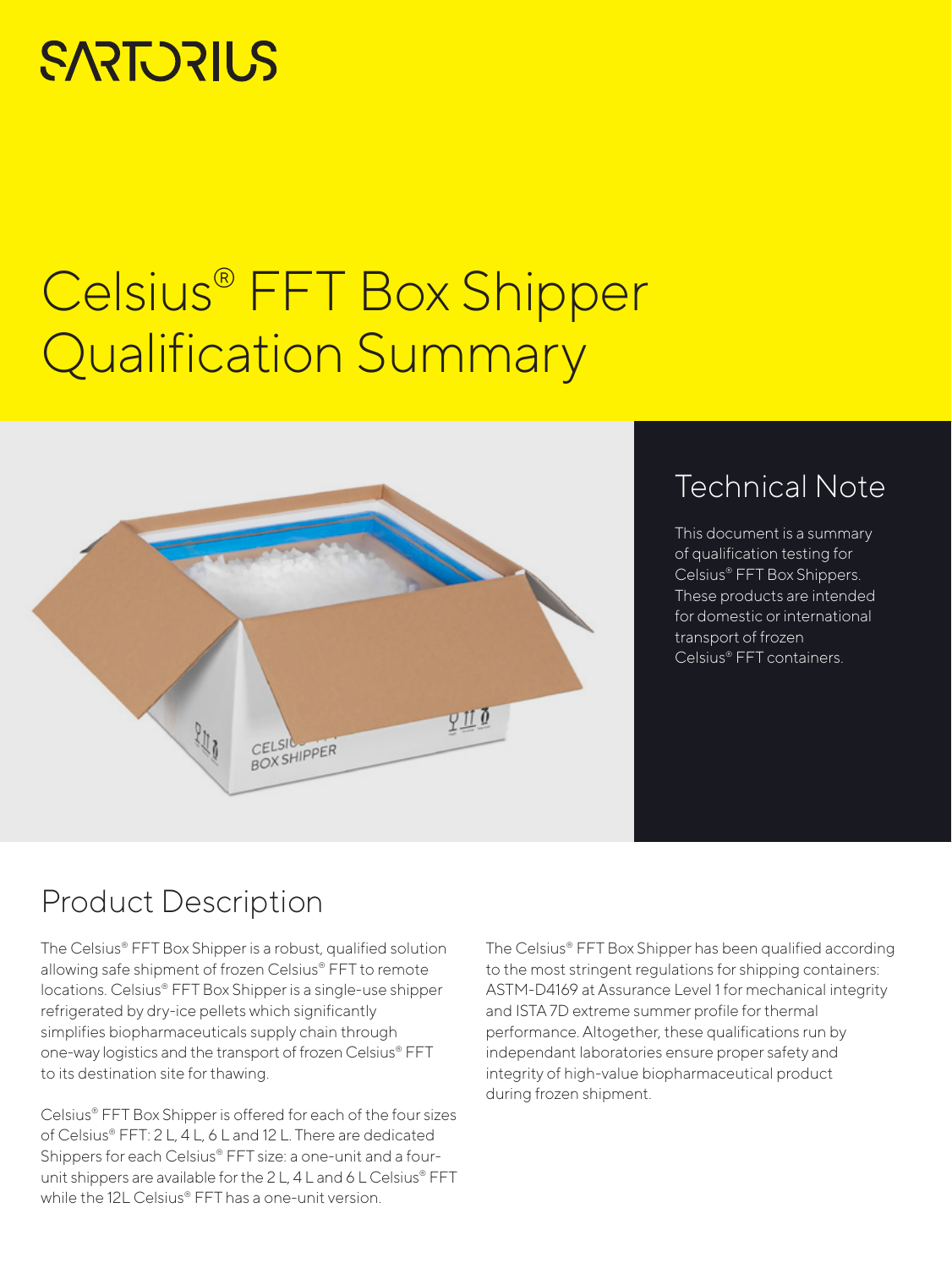# Scope

This document is applicable to the following Sartorius Stedim Biotech parts:

| Description                     |
|---------------------------------|
| Celsius® FFT 6L1-Unit Shipper   |
| Celsius® FFT 6L 4-Unit Shipper  |
| Celsius® FFT 4L 1-Unit Shipper  |
| Celsius® FFT 4L 4-Unit Shipper  |
| Celsius® FFT 12L 1-Unit Shipper |
| Celsius® FFT 2L1-Unit Shipper   |
| Celsius® FFT 2L 4-Unit Shipper  |
|                                 |

# Description of the Activity

Since it is not possible to anticipate every possible transport route, a set of industry-recognized tests was selected to represent a challenging use scenario. The two main risks to frozen material during transport are mechanical and thermal. Mechanical risks include shock and vibration events encountered during handling, vehicle movement, and loading|unloading. Thermal risks are largely driven by the temperature difference between the interior and exterior of the packaging, especially in hot ambient conditions.

Two families of test standards are referenced in this document for the purpose of evaluating packaging. ASTM D-4169 is used to test against mechanical risks, and ISTA 7D is used to test against thermal risks.

## ASTM D 4169

Standard ASTM D 4169-05 "Standard Practice for Performance Testing of Shipping Containers and Systems" was selected for shock and vibration testing. ASTM D 4169 offers three assurance levels – I, II, and III. The ASTM website<sup>1</sup> offers this informal explanation of assurance levels:

"Another unique feature of D 4169 is its flexibility in determining test intensity. There are three levels available for all test methods based on the assurance level one wants to achieve in package performance. For an average level of assurance, one may use Level II with medium test intensities; for highest level of assurance, Level I; and for

the lowest level of assurance, Level III. The level selected is based on product value and end-use, desired level of anticipated damage that can be tolerated, number of units to be shipped, knowledge of the distribution environment, or other criteria. Level II is used by most companies for most goods while manufacturers of such products as high value items or critical care products like medical devices may select Level I for the highest assurance that their packaged product will arrive undamaged. There is undoubtedly a higher cost of packaging incurred to meet the requirements of Level I, but the higher assurance of acceptable performance is deemed worth the added cost."

Assurance Level I (AL I) was used for all tests described in this document since the contents of the Celsius® FFT Box Shippers are generally valuable. AL I far surpasses the challenges encountered during typical transportation and may reasonably be considered as "worst case".

Distribution Cycle 2 (DC2) is a custom distribution cycle that permits users to customize the testing to match the distribution environment. For the Celsius® FFT Box Shippers, testing was focused on air and truck transport; no tests were performed for rail or ship transport. The distribution cycle was patterned after Distribution Cycle 12, "Air (intercity) and motor freight (local), over 100 lb (45.4kg), unitized" but dispenses with stacked vibration and low pressure tests. The scenario modeled in the distribution cycle includes forklift handling at origin, truck transport to an airport, air transport (either domestic or international), truck transport to the destination, and forklift handling at the destination.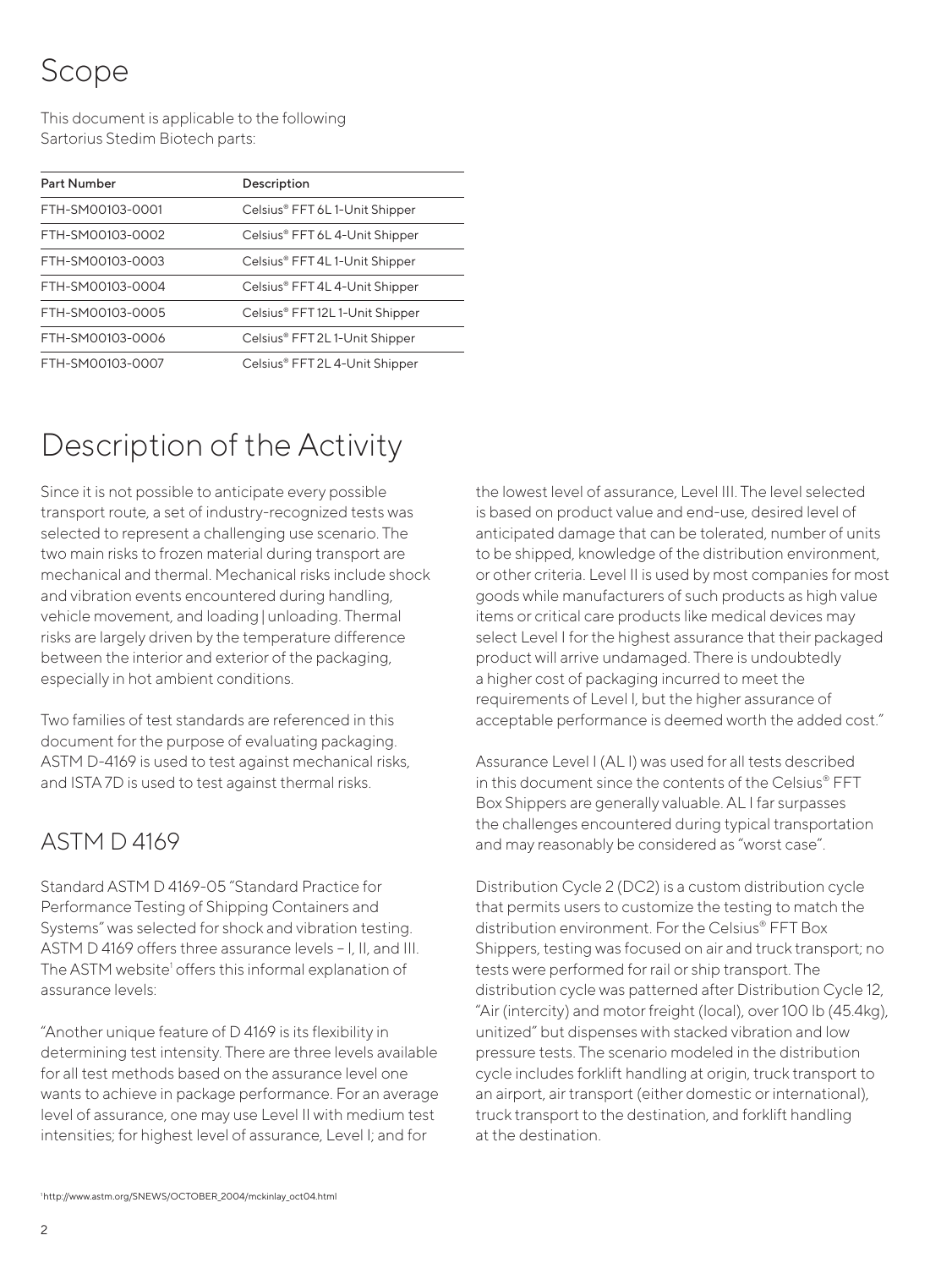### Standard ASTM D 4169 – 05

| Section  | Title                    | <b>Details</b>                  | Iteration | Duration    |
|----------|--------------------------|---------------------------------|-----------|-------------|
| 10.3.1.1 | Fork lift truck handling | 4 edge drops,<br>2 corner drops | Set 1     |             |
| 10.3.1.3 | Side impact test         | 4 side impacts                  | Set 1     |             |
| 12.4     | Random test option       | Truck                           |           | 60 minutes  |
| 12.4     | Random test option       | Air                             |           | 120 minutes |
| 10.3.1.1 | Fork lift truck handling | 4 edge drops,<br>2 corner drops | Set 2     |             |
| 10.3.1.3 | Side impact test         | 4 side impacts                  | Set 2     |             |

### ISTA 7D

Standard ISTA 7D "Thermal Controlled Transport Packaging for Parcel Delivery System Shipment" was used as a reference when selecting temperature profiles for thermal testing. Note that ISTA 7D was not used in its entirety; shock and vibration components were omitted. We selected summer (hot shipping & hot receiving) and winter (cold shipping & cold receiving) profiles for 72-hour international expedited airfreight transport plus a 24-hour extension to allow for unexpected delays.

#### Summer Profile

| Temperature    | <b>Cycle Period</b> | Cycle Period [h] | Total Time [h] |  |
|----------------|---------------------|------------------|----------------|--|
| 22 °C          |                     |                  |                |  |
| $35^{\circ}$ C |                     |                  | 10             |  |
| 30 °C          |                     | 56               | 66             |  |
| $35^{\circ}$ C |                     | 30               | 96             |  |

#### Winter Profile

| Temperature | <b>Cycle Period</b> | Cycle Period [h] | Total Time [h] |
|-------------|---------------------|------------------|----------------|
| 18 °C       |                     |                  |                |
| $-10 °C$    |                     |                  | 10             |
| 10 °C       |                     | 56               | 66             |
| $-10 °C$    |                     | 30               | 96             |

On occasion customers ask why shippers are not tested per the new ISTA 7E standard "Testing Standard for Thermal Transport Packaging Used in Parcel Delivery System Shipment". There are two reasons. First, the

ISTA 7E standard was not available when the testing was started. Second, as there appears to be some uncertainty in the cold chain industry, use of the more mature standard ISTA 7D is prudent while the open questions are resolved.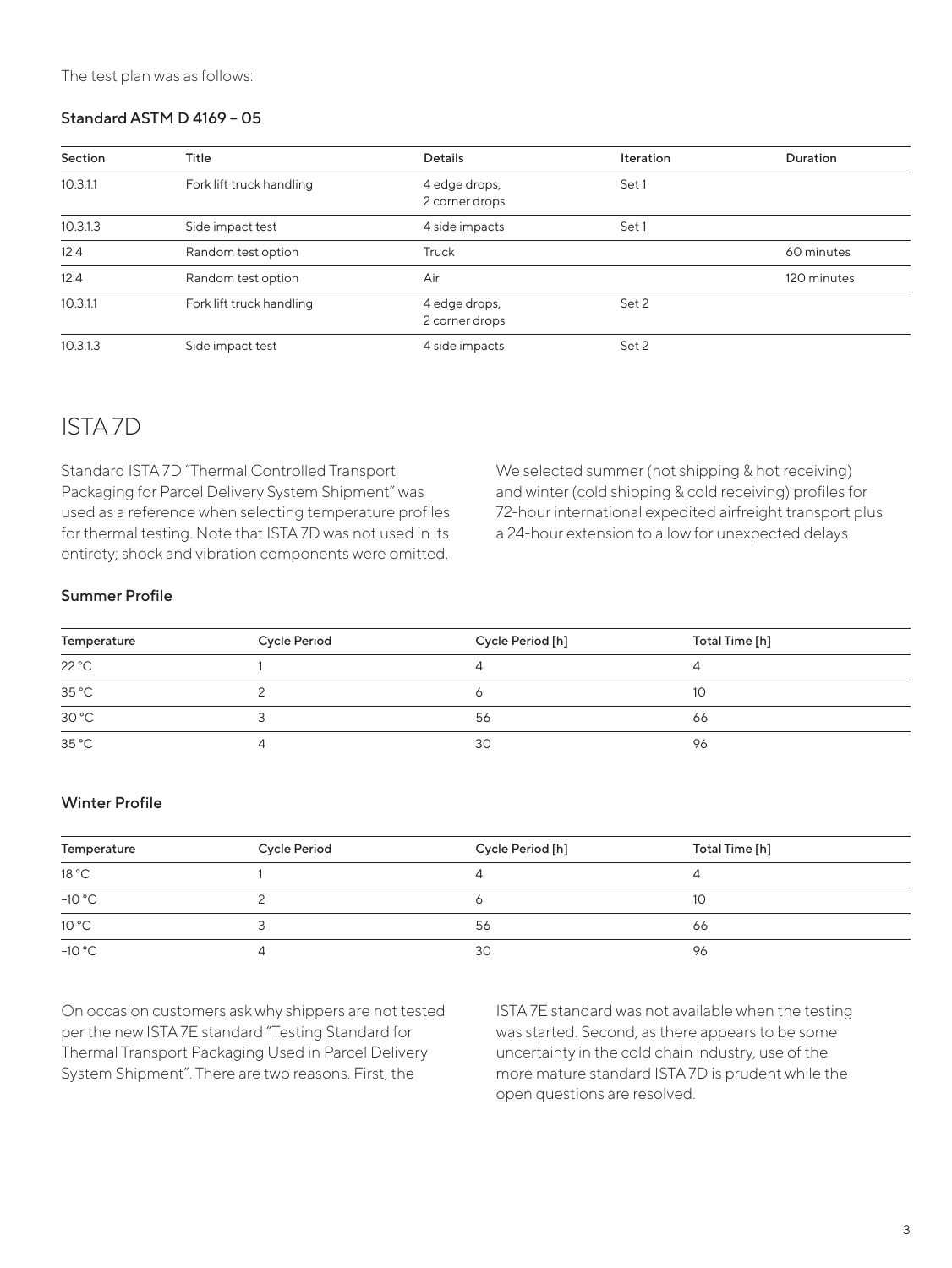## Mechanical Test Results

Celsius® FFT containers were filled with water and frozen. Shippers were packed out with the nominal quantity of dry ice. Shippers were loaded on a plastic pallet and secured with stretch wrap and plastic banding. Pallets were transported at least 100 Km (62 mi) by truck from the Sartorius facility to the test laboratory where mechanical testing was performed, either Westpak in San Jose, California, USA or VDZ in Dortmund, Germany.

Each pallet was tested per the ASTM D 4169 distribution cycle described in the ASTM D 4169 section above. Following testing, pallets were transported at least 100 Km (62 mi) by truck to the Sartorius facility and unpacked. After thawing, the Celsius® FFT containers were drained, inspected for damage, and leak tested. Each test was considered to pass if there was no damage to the Celsius® FFT container and no significant damage to the shipper.

Results were as follows:

| Shipper Type                                | Load    |                   |                      |                   |             |
|---------------------------------------------|---------|-------------------|----------------------|-------------------|-------------|
|                                             |         | Fill  <br>Shipper | Shippers  <br>Pallet | Total             | Result      |
| Celsius® FFT 6L1-Unit<br>FTH-SM00103-0001   | Maximum | $1 \times 5.9$ L  | 6                    | $6 \times 5.9$ L  | <b>PASS</b> |
|                                             | Minimum | $1 \times 1.5$ L  |                      | $1 \times 1.5$ L  | <b>PASS</b> |
| Celsius® FFT 6L 4-Unit                      | Maximum | $4 \times 5.9$ L  | 2                    | $8 \times 5.9$ L  | <b>PASS</b> |
| FTH-SM00103-0002                            | Minimum | $2 \times 5.9$ L  |                      | $2 \times 5.9$ L  | <b>PASS</b> |
| Celsius® FFT 4L 1-Unit<br>FTH-SM00103-0003  | Maximum | $1 \times 4.0$ L  | 6                    | $6 \times 4.0$ L  | <b>PASS</b> |
|                                             | Minimum | $1 \times 1.0$ L  |                      | $1 \times 1.0$ L  | <b>PASS</b> |
| Celsius® FFT 4L 4-Unit<br>FTH-SM00103-0004  | Maximum | $4 \times 4.0$ L  | 2                    | $8 \times 4.0$ L  | <b>PASS</b> |
|                                             | Minimum | $2 \times 4.0$ L  |                      | $2 \times 4.0$ L  | <b>PASS</b> |
| Celsius® FFT 12L 1-Unit<br>FTH-SM00103-0005 | Maximum | $1 \times 12.0$ L | 3                    | $3 \times 12.0$ L | <b>PASS</b> |
|                                             | Minimum | $1 \times 4.0$ L  |                      | $1 \times 4.0$ L  | <b>PASS</b> |
| Celsius® FFT 2L1-Unit<br>FTH-SM00103-0006   | Maximum | $1 \times 2.0$ L  | 6                    | $6 \times 2.0$ L  | <b>PASS</b> |
|                                             | Minimum | $1 \times 0.5$ L  |                      | $1 \times 0.5$ L  | <b>PASS</b> |
| Celsius® FFT 2L 4-Unit<br>FTH-SM00103-0007  | Maximum | $4 \times 2.0$ L  | 2                    | $8 \times 2.0$ L  | <b>PASS</b> |
|                                             | Minimum | $2 \times 2.0$ L  |                      | $2 \times 2.0$ L  | <b>PASS</b> |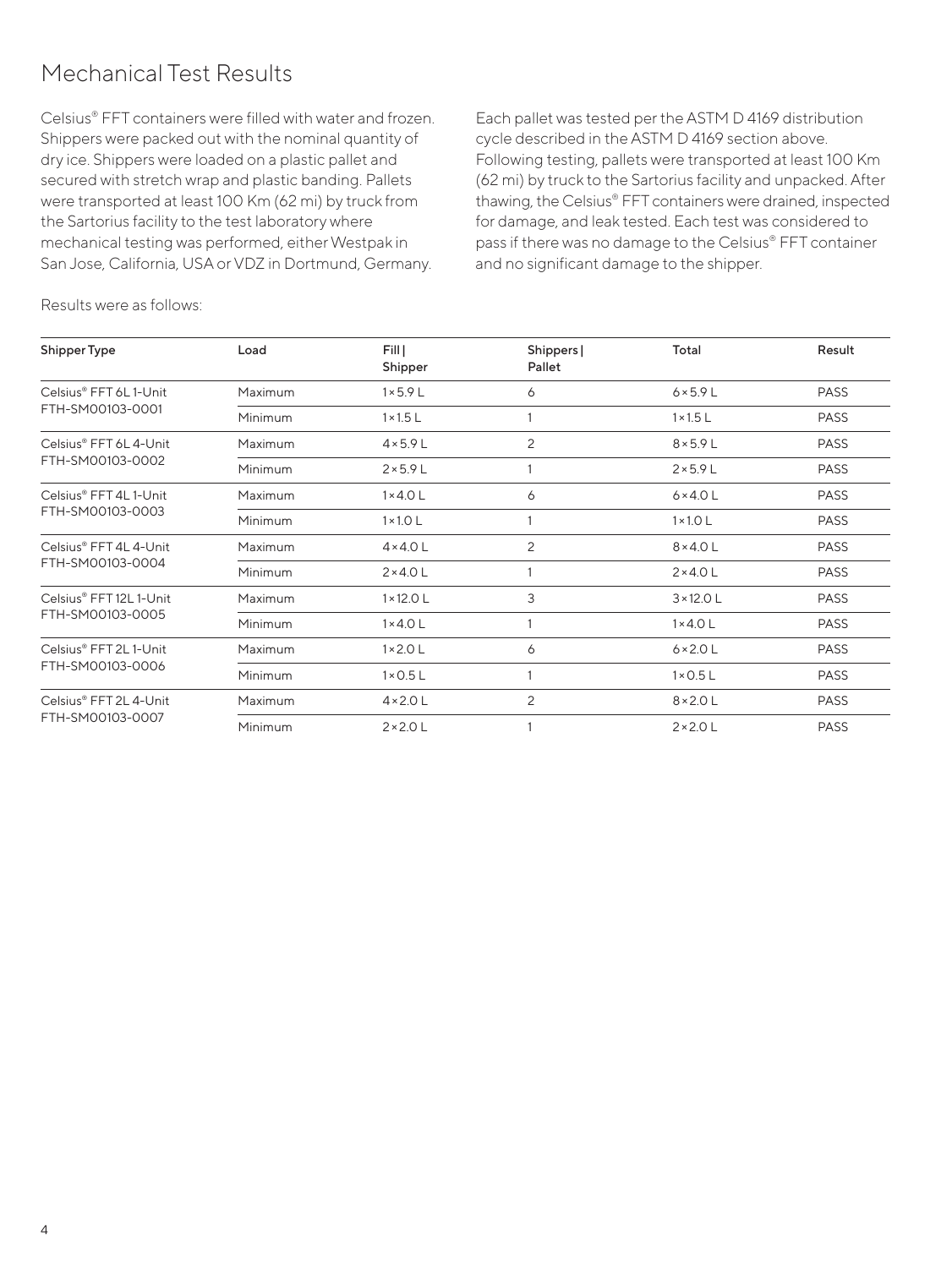## Thermal Test Results

Celsius® FFT containers were filled with water, frozen, and preconditioned to –55°C ± 10°C in a dry ice chamber. Shippers were packed out with the nominal quantity of dry ice and then subjected to the thermal profiles shown in the ISTA 7D section above. The temperature at center

and corner locations of the Celsius® FFT container(s) was monitored with thermocouples. Each test was considered to pass if all bag temperature measurements remained below –40°C for at least 72 hours.

Results were as follows:

| Shipper Type            | Load    | Fill              | <b>Thermal Profile</b> | Result      | Time $\leq -40$ °C |
|-------------------------|---------|-------------------|------------------------|-------------|--------------------|
| Celsius® FFT 6L1-Unit   | Maximum | $1 \times 6.0$ L  | Summer                 | <b>PASS</b> | 96.0h              |
| FTH-SM00103-0001        |         |                   | Winter                 | <b>PASS</b> | 96.0h              |
|                         | Minimum | $1 \times 1.5$ L  | Summer                 | <b>PASS</b> | 96.0h              |
|                         |         |                   | Winter                 | <b>PASS</b> | 96.0h              |
| Celsius® FFT 6L 4-Unit  | Maximum | $4 \times 6.0$ L  | Summer                 | <b>PASS</b> | 96.0h              |
| FTH-SM00103-0002        |         |                   | Winter                 | <b>PASS</b> | 96.0h              |
|                         | Minimum | $2 \times 6.0$ L  | Summer                 | <b>PASS</b> | 96.0h              |
|                         |         |                   | Winter                 | <b>PASS</b> | 96.0h              |
| Celsius® FFT 4L 1-Unit  | Maximum | $1 \times 4.0$ L  | Summer                 | <b>PASS</b> | 72.1h              |
| FTH-SM00103-0003        |         |                   | Winter                 | <b>PASS</b> | 96.0h              |
|                         | Minimum | $1 \times 1.0$ L  | Summer                 | <b>PASS</b> | 80.4h              |
|                         |         |                   | Winter                 | <b>PASS</b> | 96.0h              |
| Celsius® FFT 4L 4-Unit  | Maximum | $4 \times 4.0$ L  | Summer                 | <b>PASS</b> | 96.0h              |
| FTH-SM00103-0004        |         |                   | Winter                 | <b>PASS</b> | 96.0h              |
|                         | Minimum | $2 \times 4.0$ L  | Summer                 | <b>PASS</b> | 96.Oh              |
|                         |         |                   | Winter                 | <b>PASS</b> | 96.0h              |
| Celsius® FFT 12L 1-Unit | Maximum | $1 \times 12.0$ L | Summer                 | <b>PASS</b> | 96.0h              |
| FTH-SM00103-0005        |         |                   | Winter                 | <b>PASS</b> | 96.0h              |
|                         | Minimum | $1 \times 3.0$ L  | Summer                 | <b>PASS</b> | 75.0h              |
|                         |         |                   | Winter                 | <b>PASS</b> | 96.Oh              |
| Celsius® FFT 2L1-Unit   | Maximum | $1 \times 2.0$ L  | Summer                 | <b>PASS</b> | 96.0h              |
| FTH-SM00103-0006        |         |                   | Winter                 | <b>PASS</b> | 96.0h              |
|                         | Minimum | $1 \times 0.5$ L  | Summer                 | <b>PASS</b> | 96.0h              |
|                         |         |                   | Winter                 | <b>PASS</b> | 96.0h              |
| Celsius® FFT 2L 4-Unit  | Maximum | $4 \times 2.0$ L  | Summer                 | <b>PASS</b> | 96.Oh              |
| FTH-SM00103-0007        |         |                   | Winter                 | <b>PASS</b> | 96.0h              |
|                         | Minimum | $2 \times 2.0$ L  | Summer                 | <b>PASS</b> | 96.0h              |
|                         |         |                   | Winter                 | <b>PASS</b> | 96.0h              |

## Conclusion

The Celsius® FFT Box Shippers have been tested using well-known mechanical and thermal procedures to demonstrate suitability for use in challenging transport environments.